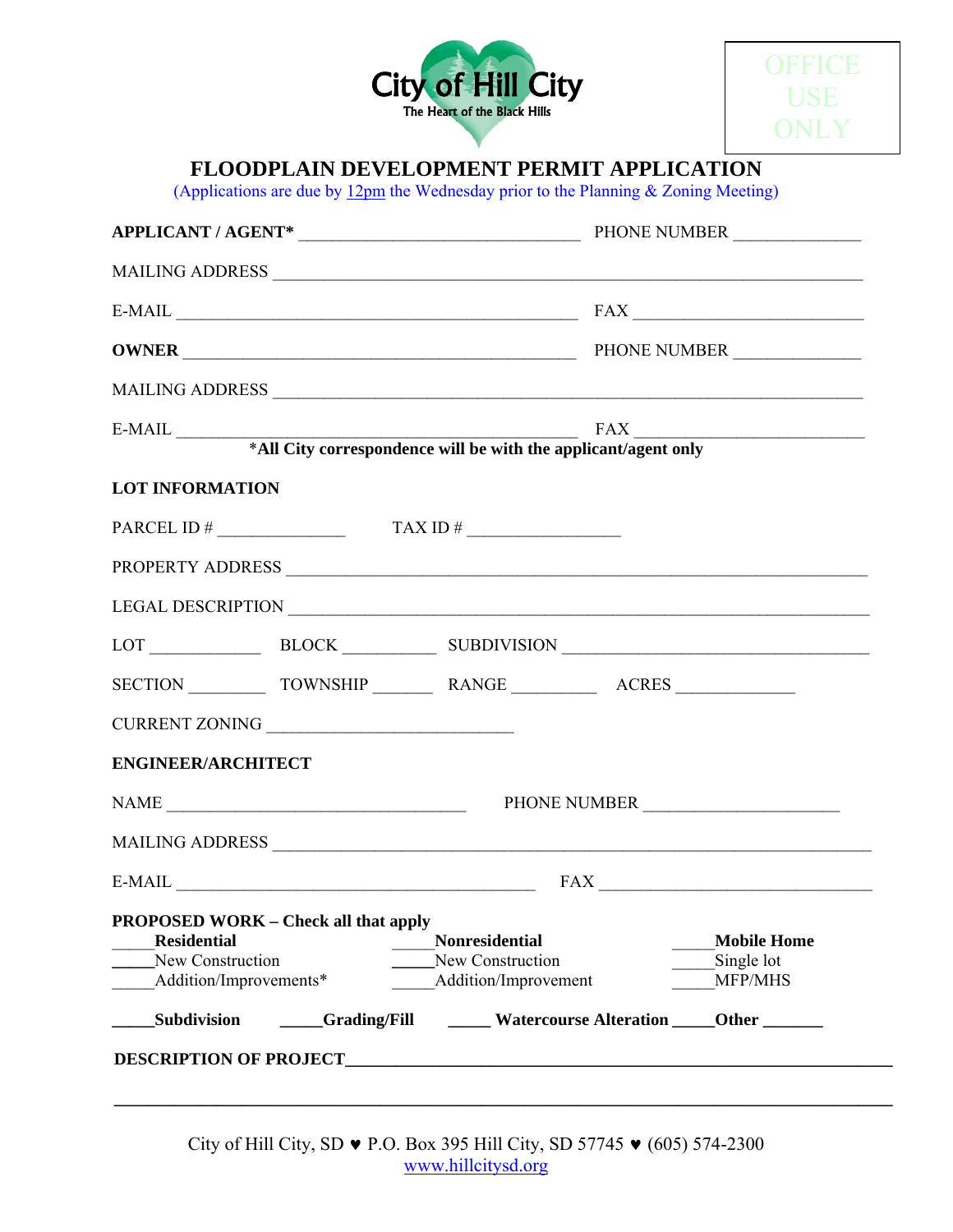(Including basements & crawl space)

#### **Complete the following:**

No-rise certificate for floodways

Flood proofing certificate. Describe flood-proofing methods (Non-Residential Only) (e.g., elevated on compacted fill; flood proofing using bulkheads, sealers; elevated on poles or columns or concrete walls).

 $\_$ 

 $\mathcal{L}_\mathcal{L} = \mathcal{L}_\mathcal{L} = \mathcal{L}_\mathcal{L} = \mathcal{L}_\mathcal{L} = \mathcal{L}_\mathcal{L} = \mathcal{L}_\mathcal{L} = \mathcal{L}_\mathcal{L} = \mathcal{L}_\mathcal{L} = \mathcal{L}_\mathcal{L} = \mathcal{L}_\mathcal{L} = \mathcal{L}_\mathcal{L} = \mathcal{L}_\mathcal{L} = \mathcal{L}_\mathcal{L} = \mathcal{L}_\mathcal{L} = \mathcal{L}_\mathcal{L} = \mathcal{L}_\mathcal{L} = \mathcal{L}_\mathcal{L}$ 

If development is a mobile home, refer to the Hill City ordinance for anchoring requirements. Describe anchoring techniques:

A description of any watercourse that will be altered or relocated, include hydraulic calculation and base flood elevation data for any development or subdivision. **FEMA CLOMR & LOMR Required.**

 $\mathcal{L}_\mathcal{L} = \mathcal{L}_\mathcal{L} = \mathcal{L}_\mathcal{L} = \mathcal{L}_\mathcal{L} = \mathcal{L}_\mathcal{L} = \mathcal{L}_\mathcal{L} = \mathcal{L}_\mathcal{L} = \mathcal{L}_\mathcal{L} = \mathcal{L}_\mathcal{L} = \mathcal{L}_\mathcal{L} = \mathcal{L}_\mathcal{L} = \mathcal{L}_\mathcal{L} = \mathcal{L}_\mathcal{L} = \mathcal{L}_\mathcal{L} = \mathcal{L}_\mathcal{L} = \mathcal{L}_\mathcal{L} = \mathcal{L}_\mathcal{L}$ 

 $\mathcal{L}_\mathcal{L} = \mathcal{L}_\mathcal{L} = \mathcal{L}_\mathcal{L} = \mathcal{L}_\mathcal{L} = \mathcal{L}_\mathcal{L} = \mathcal{L}_\mathcal{L} = \mathcal{L}_\mathcal{L} = \mathcal{L}_\mathcal{L} = \mathcal{L}_\mathcal{L} = \mathcal{L}_\mathcal{L} = \mathcal{L}_\mathcal{L} = \mathcal{L}_\mathcal{L} = \mathcal{L}_\mathcal{L} = \mathcal{L}_\mathcal{L} = \mathcal{L}_\mathcal{L} = \mathcal{L}_\mathcal{L} = \mathcal{L}_\mathcal{L}$ 

 $\mathcal{L}_\mathcal{L} = \mathcal{L}_\mathcal{L} = \mathcal{L}_\mathcal{L} = \mathcal{L}_\mathcal{L} = \mathcal{L}_\mathcal{L} = \mathcal{L}_\mathcal{L} = \mathcal{L}_\mathcal{L} = \mathcal{L}_\mathcal{L} = \mathcal{L}_\mathcal{L} = \mathcal{L}_\mathcal{L} = \mathcal{L}_\mathcal{L} = \mathcal{L}_\mathcal{L} = \mathcal{L}_\mathcal{L} = \mathcal{L}_\mathcal{L} = \mathcal{L}_\mathcal{L} = \mathcal{L}_\mathcal{L} = \mathcal{L}_\mathcal{L}$ 

I certify to the best of my knowledge that the above information is correct and the structure/development will meet all applicable requirements.

> Subscribed and sworn to before me on this  $\qquad \qquad$  day of  $\qquad \qquad$ , 20

 $\mathcal{L}_\text{max}$  , where  $\mathcal{L}_\text{max}$  and  $\mathcal{L}_\text{max}$ Notary Public for the State of South Dakota My Commission Expires:

 $\mathcal{L}_\text{max}$ Signature of Registered Professional (SEAL)

### **Attach the following information where applicable: Plans drawn to scale showing the nature, dimension and elevations of the area in question; existing or proposed structures, fill, storage materials, drainage facilities; and the location of the foregoing.**

|                   |        | The proposed development is located in the ( ) Floodway ( ) Flood Fringe ( ) SFHA |
|-------------------|--------|-----------------------------------------------------------------------------------|
|                   |        | Map Date:                                                                         |
| <b>Elevations</b> |        |                                                                                   |
| Base Flood (BFE)  |        | Datum                                                                             |
| Existing Ground   | Source | Datum                                                                             |
| Finished Ground   | Source | Datum                                                                             |
| Lowest Floor      | Source | Datum                                                                             |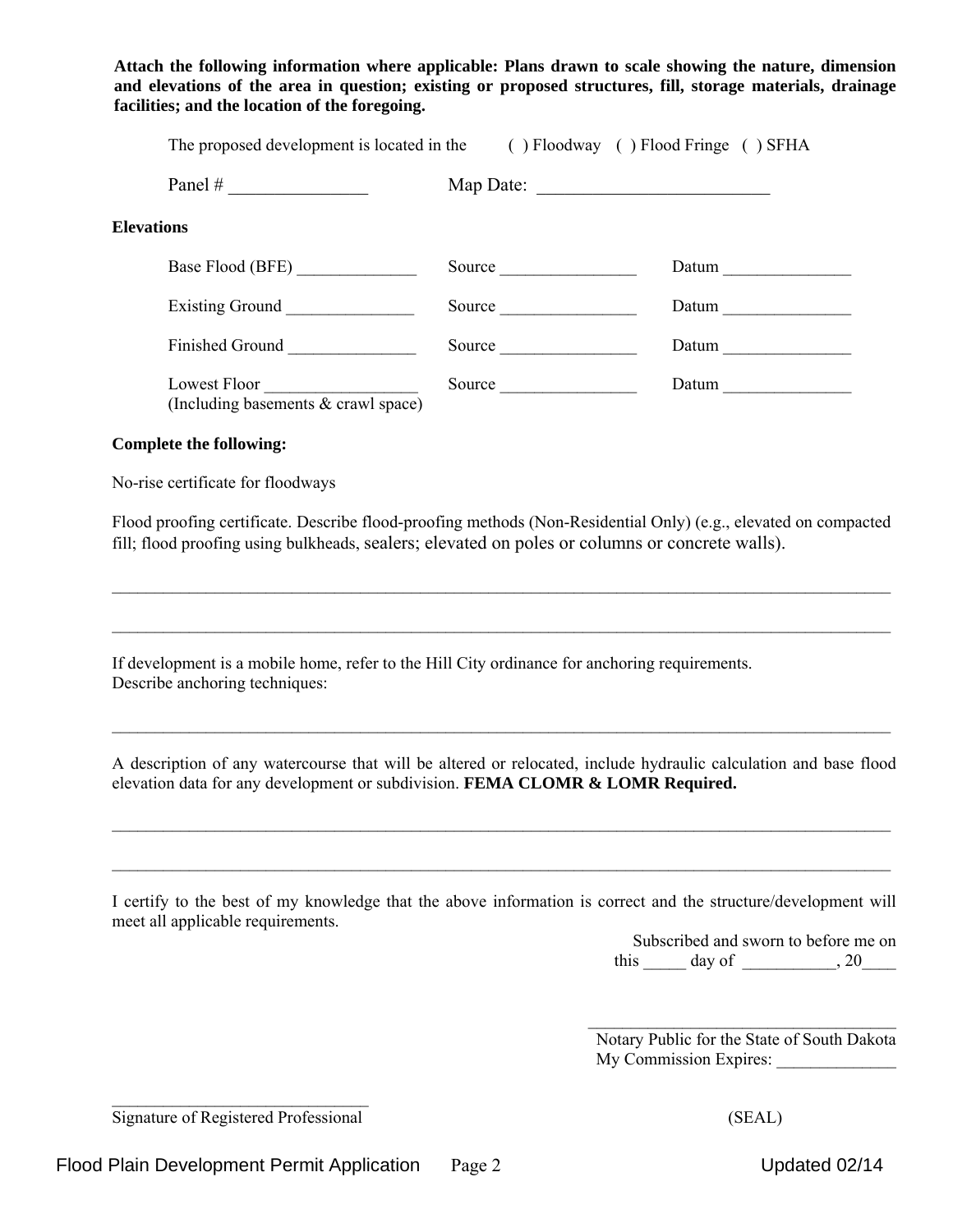## **PROPOSED DEVELOPMENT SITE PLAN SKETCH**

In the space provided below, please provide a site plan sketch of the proposed development and property layout.

### **Please include all of the following:**

- 1. Sketch property boundaries with measurements (in linear feet) of all sides
- 2. Show all existing and proposed structures on the property
- 3. Indicate how access is achieved from the property to the public right of way
- 4. Show all easements, specials restrictions and existing underground infrastructure
- 5. Show pre and post construction drainage patterns
- 6. Indicate location of floodway and flood fringe
- 7. Indicate "NORTH" on the sketch